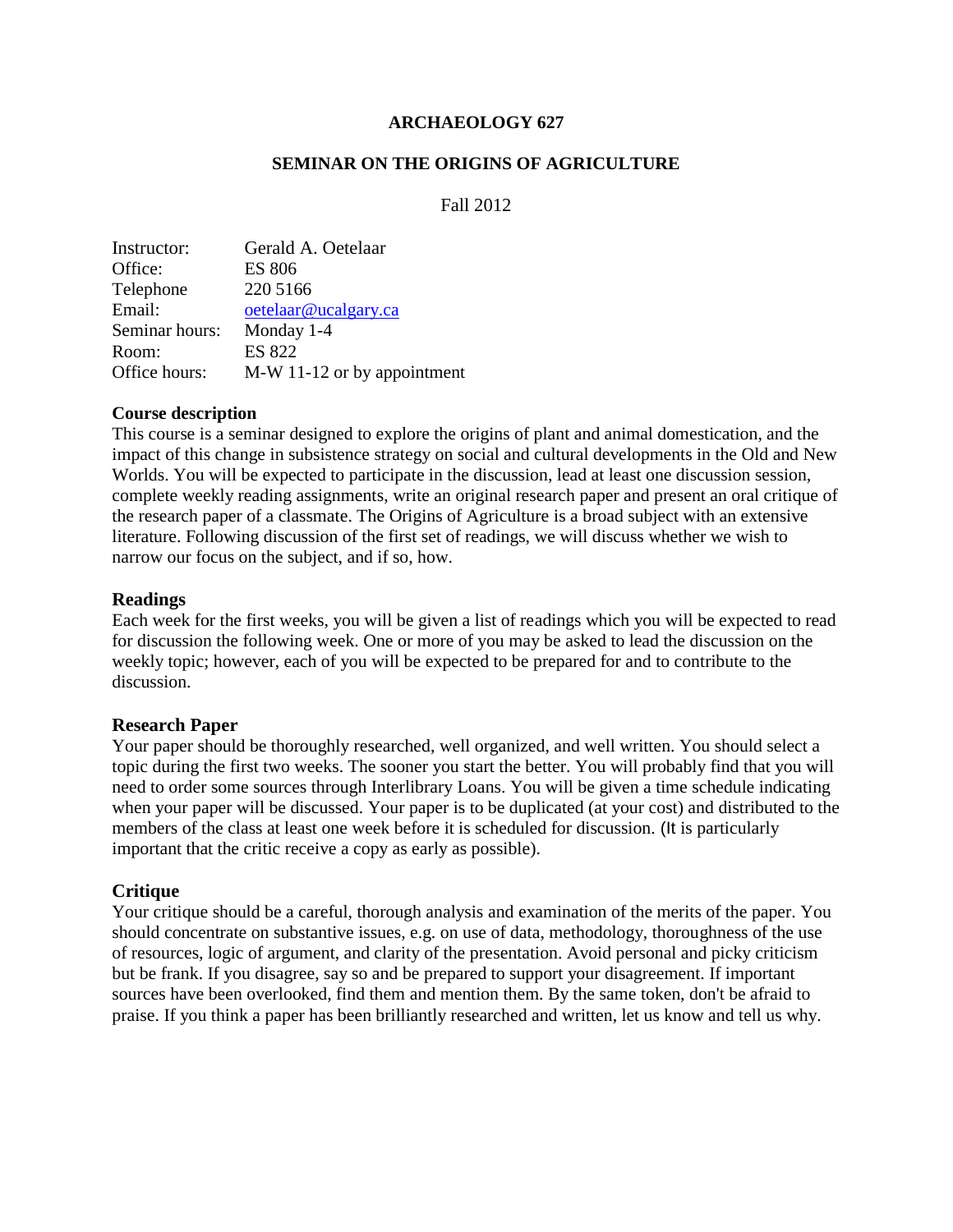# **Grading**

| <b>Research Paper</b>      | 50% |
|----------------------------|-----|
| Critique                   | 20% |
| <b>Leading Discussion</b>  | 15% |
| <b>Class Participation</b> | 15% |

**Grade Scale**: A+ 95-100; A 90-95; A- 85-90; B+ 80-85; B 75-80; B- 70-75; C+ 65-70; C 60-65; C- 55-60; D+ 50-55; D 45-50; F <45

**NOTE**: A grade of C+ or less is a failing grade in this graduate level course. At minimum, a passing grade in the research paper is required for a passing grade in the course.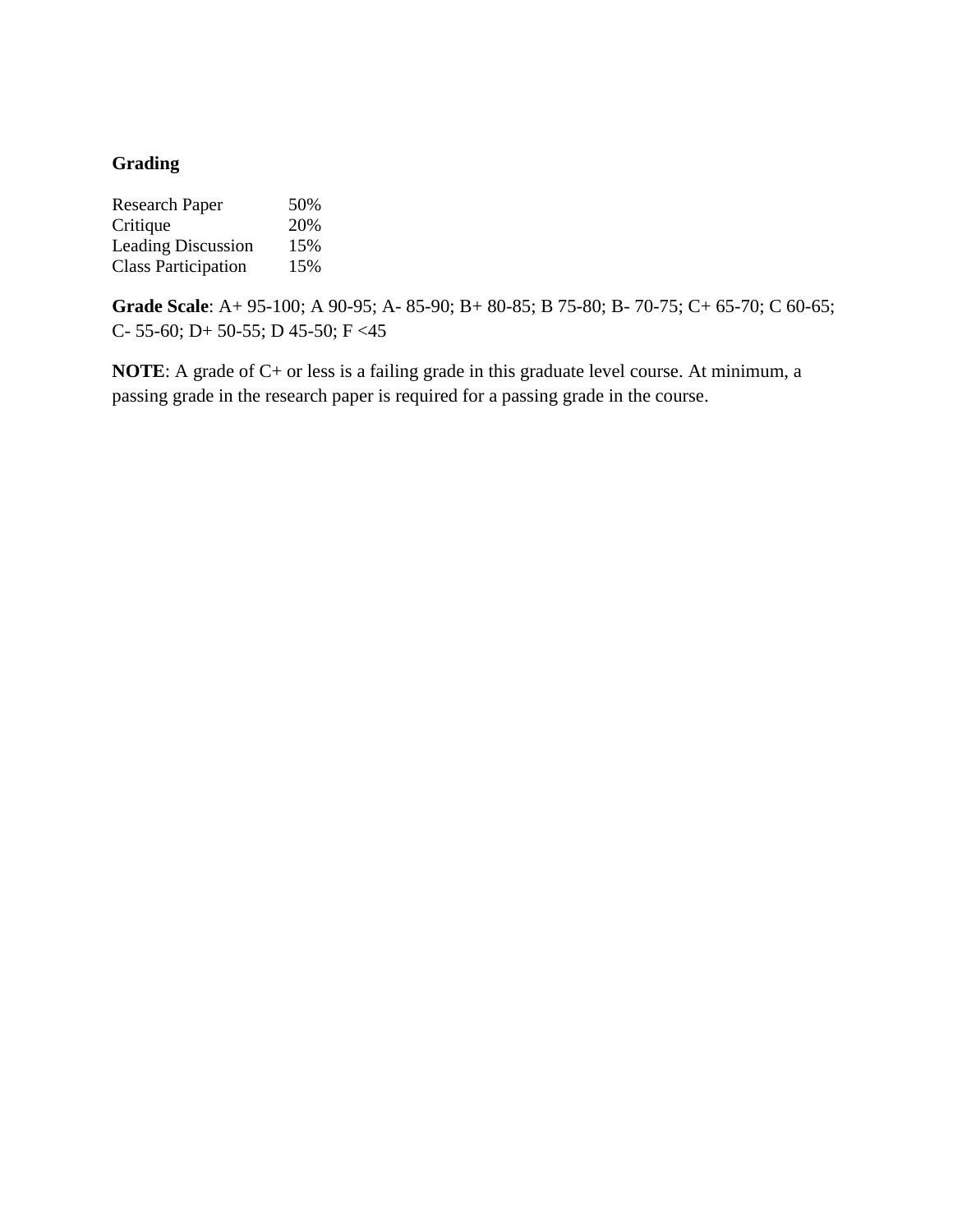# **ADDITIONAL CONTENT**

## **Writing Across the Curriculum**

Writing skills are not exclusive to English courses and, in fact, should cross all disciplines. The University supports the belief that throughout their University careers, students should be taught how to write well so that when they graduate their writing abilities will be far above the minimal standards required at entrance. Consistent with this belief, students are expected to do a substantial amount of writing in their University courses and, where appropriate, instructors can and may use writing and the grading thereof as a factor in the evaluation of student work. The services provided by the Writing Centre in the Effective Writing Office can be utilized by all undergraduate and graduate students who feel they require further assistance.

### **Academic Accommodation Policy**

The purpose of academic accommodation is to provide students with documented disabilities equal opportunity to master the essentials of a post-secondary education. Students with disabilities at the University of Calgary have met all admission requirements but may have done so with the use of accommodations. Similarly, they are expected to meet all academic and nonacademic requirements. Adaptive technology and other academic accommodations do not relieve students of their responsibility to develop the essential skills and abilities expected of all students.

Please refer to the following web link for detailed information: <http://www.ucalgary.ca/drc/node/71>

#### **Disability Resource Centre Accommodations**

It is the responsibility of the student to request academic accommodations. If you are a student with a documented disability who may require academic accommodation and have not registered with the Disability Resource Centre, please contact their office at  $(403)220-8237$ .

Students who have not registered with the Disability Resource Centre are not eligible for formal academic accommodation. Students are also required to discuss their needs with the instructor no later than fourteen (14) days after the start of the course.

#### **Freedom of Information and Protection of Privacy Act**

The University of Calgary is committed to protecting the privacy of individuals who work and study at the University or who otherwise interact with the University in accordance with the standards set out in the Freedom of Information and Protection of Privacy Act.

Please refer to the following link for detailed information: <http://www.ucalgary.ca/secretariat/system/files/foip%20overview.pdf>

#### **Academic Misconduct**

Academic dishonesty is an unacceptable activity at the University of Calgary and students are **strongly advised** to read the Student Misconduct section of the University Calendar. Quite often, students are unaware of what constitutes academic dishonesty or plagiarism. The most common are:

1) Presenting another student's work as your own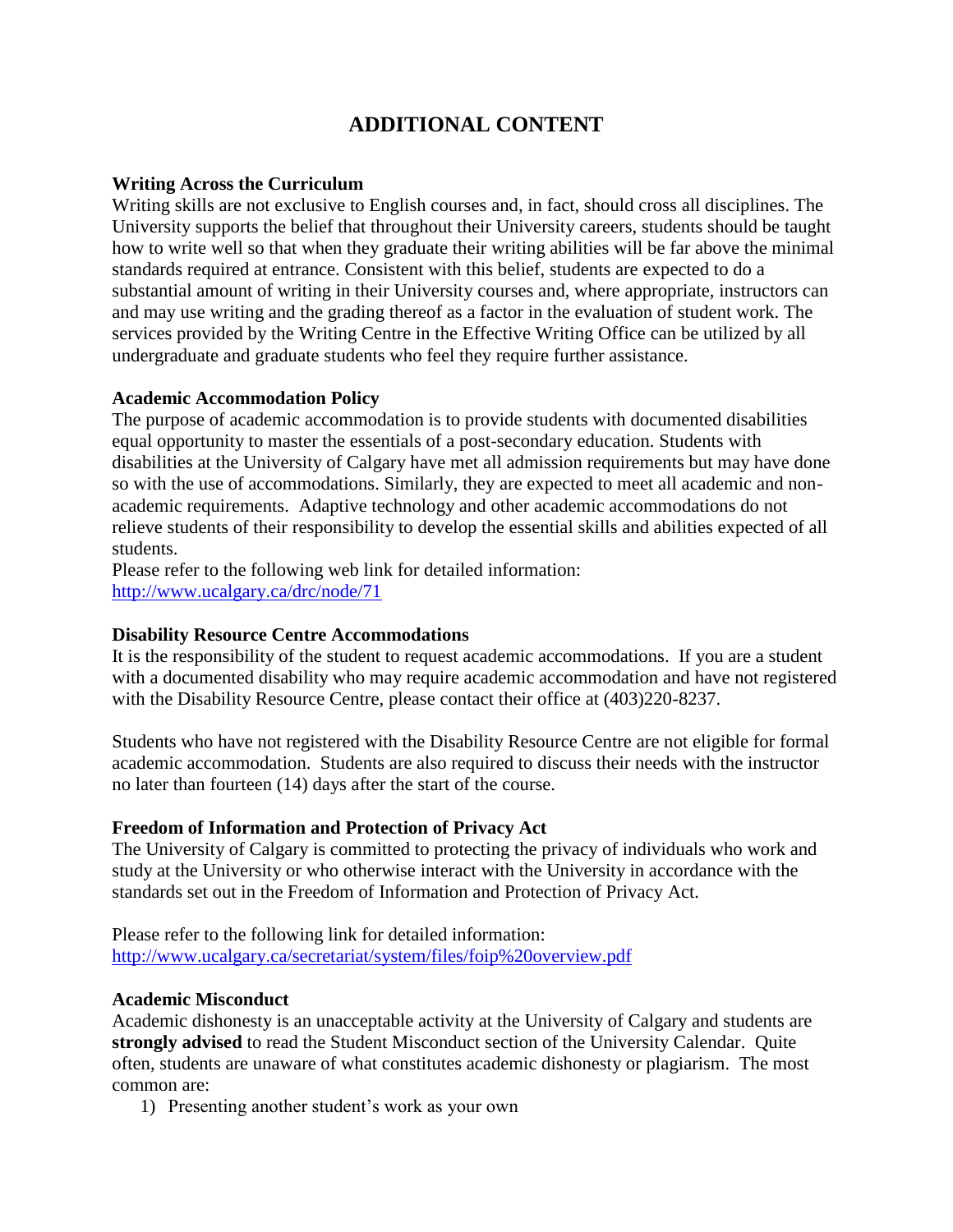- 2) Presenting an author's work or ideas as you own without proper referencing
- 3) Using work completed for another course

This activity will not be tolerated and students conducting themselves in this manner will be dealt with according to the procedures outlined in the University Calendar.

For detailed information on what constitutes academic misconduct, please refer to the following link:

<http://www.ucalgary.ca/pubs/calendar/current/k-2-1.html>

# **Plagiarism**

Plagiarism involves submitting or presenting work as if it were the student's own work when it is not. Any ideas or materials taken from another source written, electronic, or oral must be fully and formally acknowledged. Plagiarism includes but is not limited to:

(a) The work submitted or presented was done, in whole or in part, by an individual other than the one submitting or presenting the work (this includes having another impersonate the student or otherwise substituting the work of another for one's own in an examination or test),

(b) Parts of the work are taken from another source without reference to the original author,

(c) The whole work (e.g., an essay) is copied from another source, and/or,

(d) A student submits or presents work in one course which has also been submitted in another course (although it may be completely original with that student) without the knowledge of or prior agreement of the instructor involved.

While it is recognized that scholarly work often involves reference to the ideas, data and conclusions of other scholars, intellectual honesty requires that such references be explicitly and clearly noted. Plagiarism is an extremely serious academic offence.

It is recognized that clause (d) does not prevent a graduate student incorporating work previously done by him or her in a thesis or dissertation.

# **Emergency Evacuation Assembly Points**

In the event of an emergency that requires evacuation, please refer to the following link to become familiar with the assembly points for the class: <http://www.ucalgary.ca/emergencyplan/assemblypoints>

# **Safewalk Information**

Campus Security, in partnership with the Students' Union, provides the Safewalk service, 24 hours a day to any location on Campus including the LRT, parking lots, bus zones and University residences. Contact Campus Security at (403) 220-5333 or use a help phone, and Safewalkers or a Campus Security Officer will accompany you to your campus destination.

# **Faculty of Arts Program Advising and Student Information Resources**

 Have a question, but not sure where to start? The new Faculty of Arts Program Information Centre (PIC) is your information resource for everything in Arts! Drop in at SS110, call us at 403-220-3580 or email us at [artsads@ucalgary.ca.](mailto:artsads@ucalgary.ca) You can also visit the Faculty of Arts website at<http://arts.ucalgary.ca/undergraduate> which has detailed information on common academic concerns.